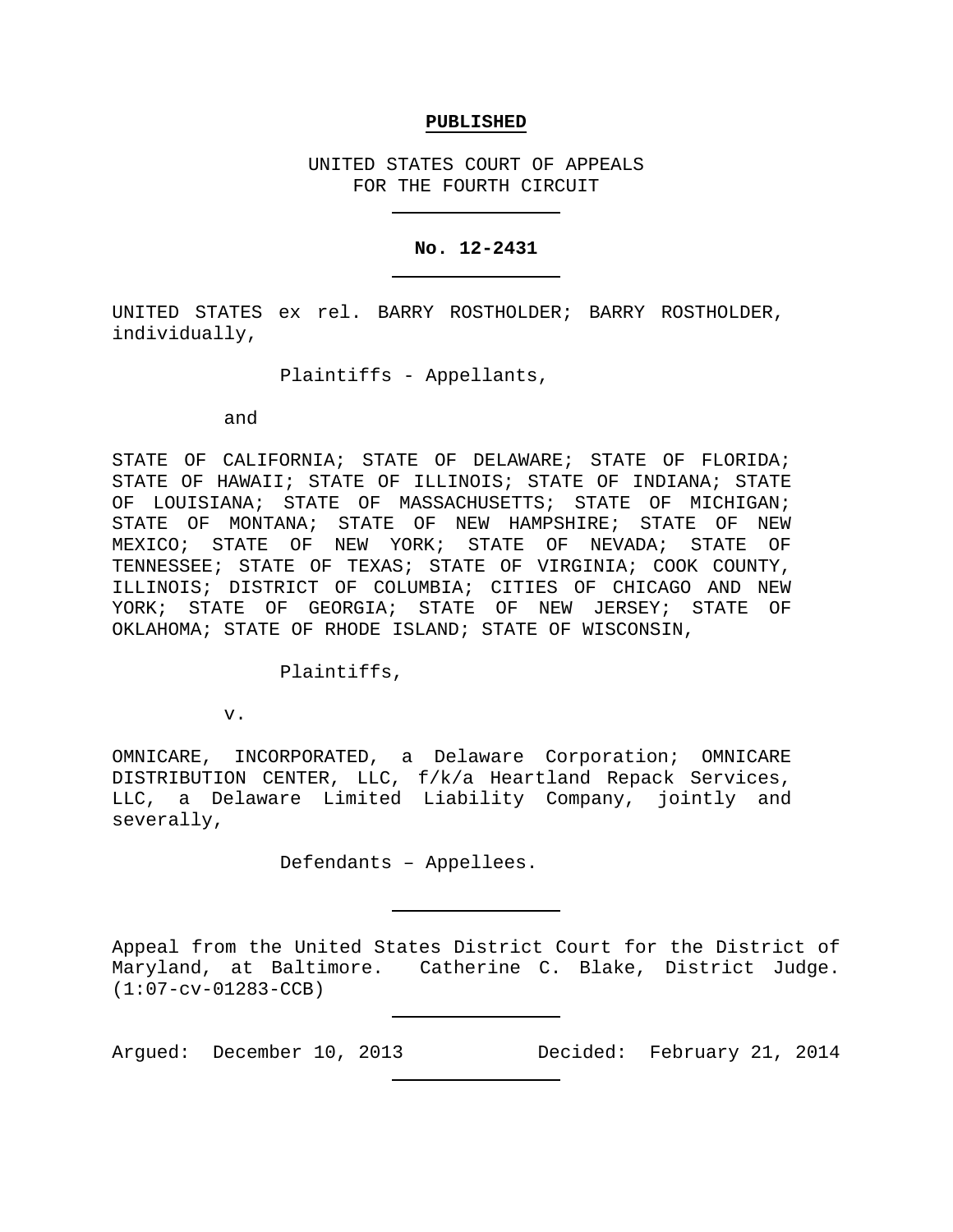Before NIEMEYER, SHEDD, and KEENAN, Circuit Judges.

Affirmed by published opinion. Judge Keenan wrote the opinion, in which Judge Niemeyer and Judge Shedd joined.

**ARGUED**: Gerald C. Robinson, GERALD ROBINSON LAW FIRM PLLC, Minneapolis, Minnesota, for Appellants. James Christopher Martin, REED SMITH LLP, Pittsburgh, Pennsylvania, for Appellees. **ON BRIEF**: Jay P. Holland, JOSEPH, GREENWALD & LAAKE, PA, Greenbelt, Maryland, for Appellants. Colin E. Wrabley, Pittsburgh, Pennsylvania, Eric A. Dubelier, Lawrence S. Sher, Katherine J. Seikaly, REED SMITH LLP, Washington, D.C., for Appellees.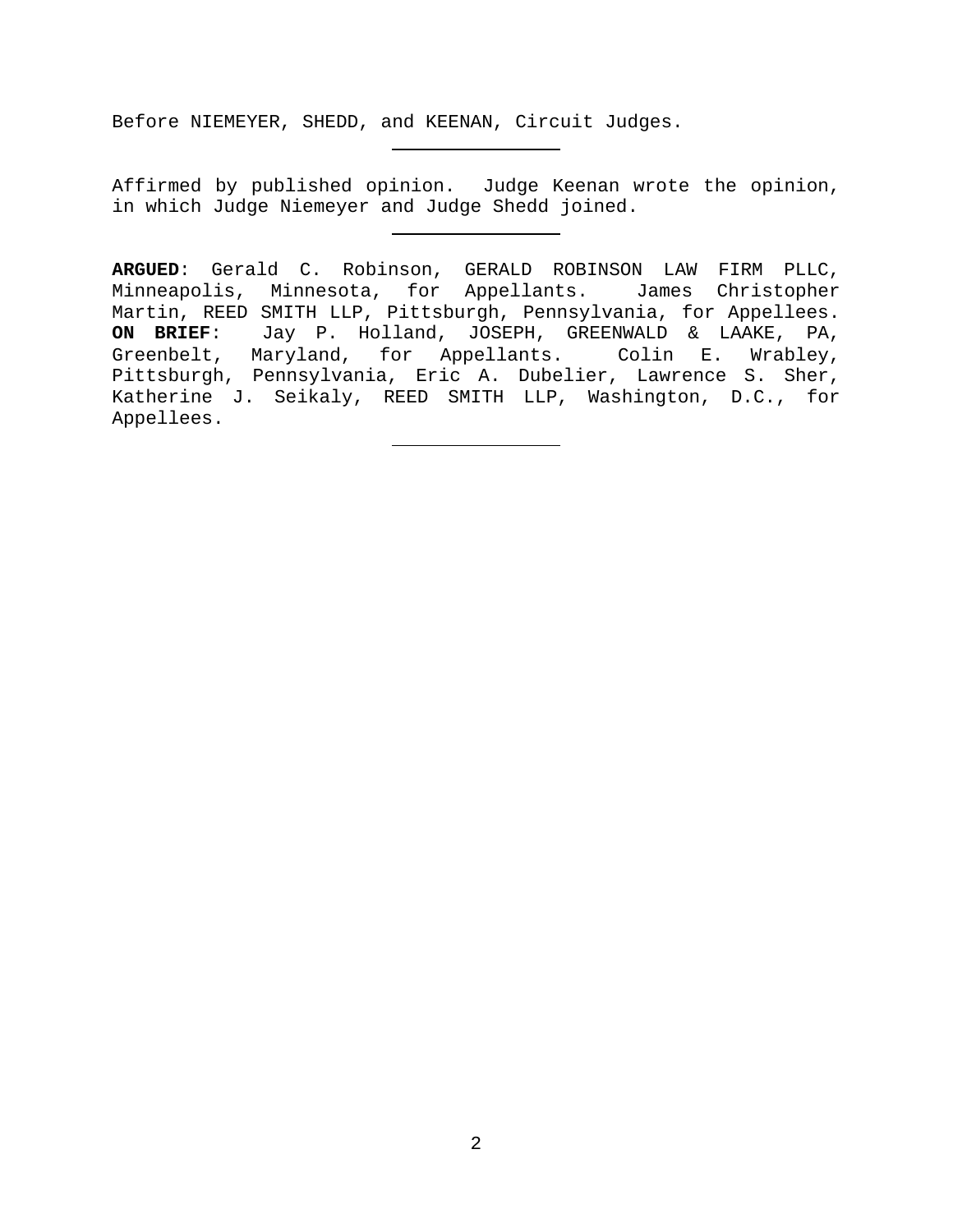BARBARA MILANO KEENAN, Circuit Judge:

Relator Barry Rostholder (relator) filed this qui tam action under the False Claims Act (FCA), 31 U.S.C. §§ 3729 through 3733, against his former employer, Omnicare, Inc., and its affiliated companies. Relator alleged that the defendants violated a series of Food and Drug Administration (FDA) safety regulations requiring that penicillin and non-penicillin drugs be packaged in complete isolation from one another, which violations resulted in a legal presumption of penicillin crosscontamination. According to relator, these contaminated drugs were not eligible for reimbursement by Medicare and Medicaid and, therefore, any claims presented to the government for reimbursement for these drugs were false under the FCA.

The district court granted Omnicare's motion to dismiss the complaint under Federal Rule of Civil Procedure 12(b)(6). Because relator already had filed two amended complaints, the court denied any further leave to amend. Upon our review, we hold that relator's complaint failed to allege that the defendants made a false statement or that they acted with the necessary scienter. We also conclude that the district court did not abuse its discretion in denying relator's request to file a third amended complaint. We therefore affirm the district court's judgment.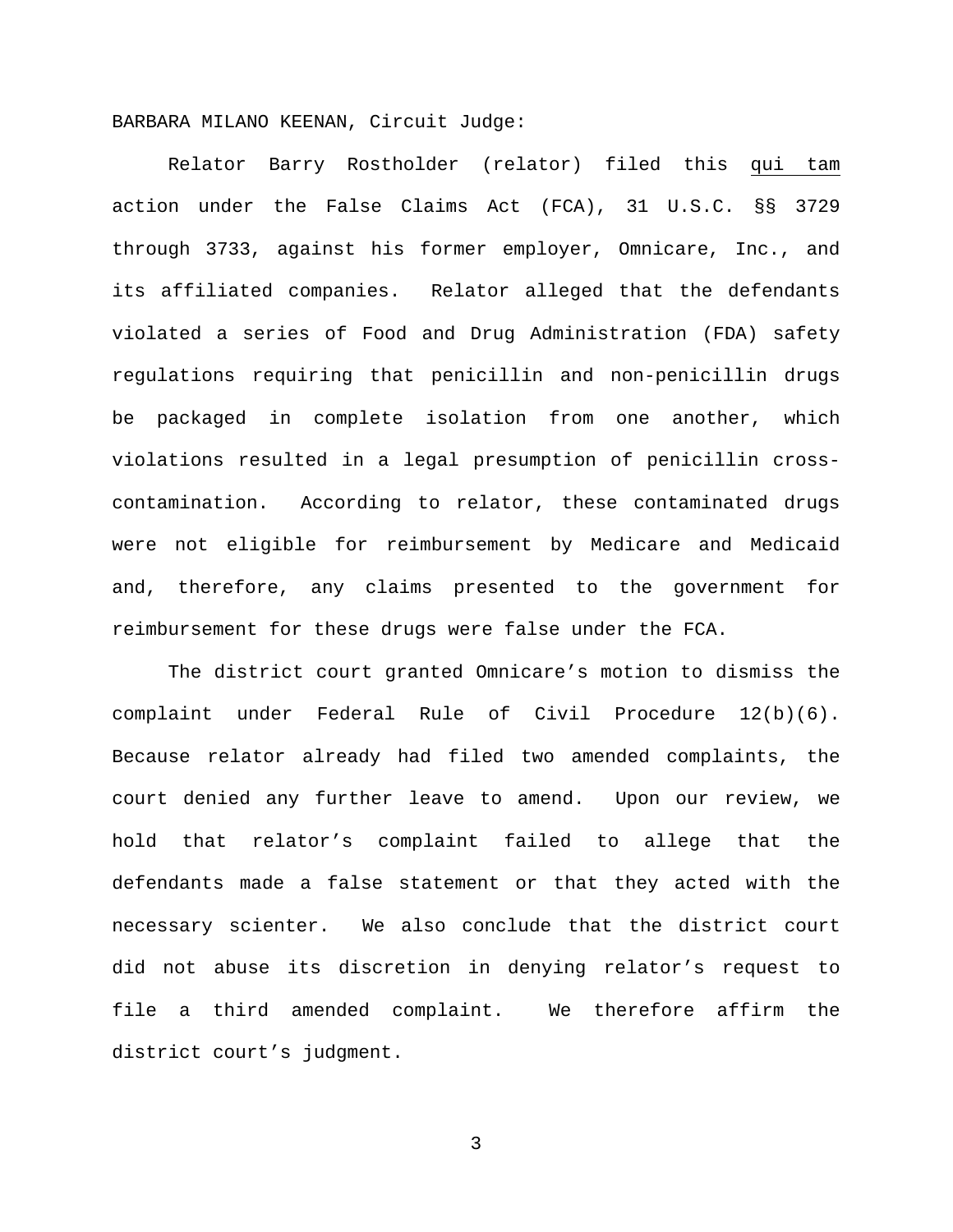Omnicare provides certain pharmaceutical services to senior citizens through its drug repackaging and pharmacy facilities. As alleged in relator's second amended complaint, Omnicare owned Heartland Repack Services, LLC (Heartland), the drug repackaging operation at issue in this case located in Toledo, Ohio (the Toledo building). Heartland repackaged drugs into convenient units for patient use. Omnicare also operated hundreds of pharmacies nationwide, including a pharmacy that shared the Toledo building with Heartland. Such pharmacies "primarily" served nursing homes owned by Omnicare's partner, Health Care Resources.

Although Heartland repackaged non-penicillin drugs for distribution, the Omnicare pharmacy that shared the Toledo building processed penicillin products. The pharmacy and the repackaging operations were located in the Toledo building, and were separated by "rolling" garage-type doors. Within the building, employees of both the repackaging and pharmacy units shared "break" areas, entrances, and exits. The Toledo building also had a single ventilation and heating/cooling system.

From 1997 until 2006, relator, a licensed pharmacist, was employed at Heartland. Relator's job responsibilities included "overseeing repackaging, quality assurance, regulatory affairs, and wholesale and distribution." In 2004, Omnicare executive

4

I.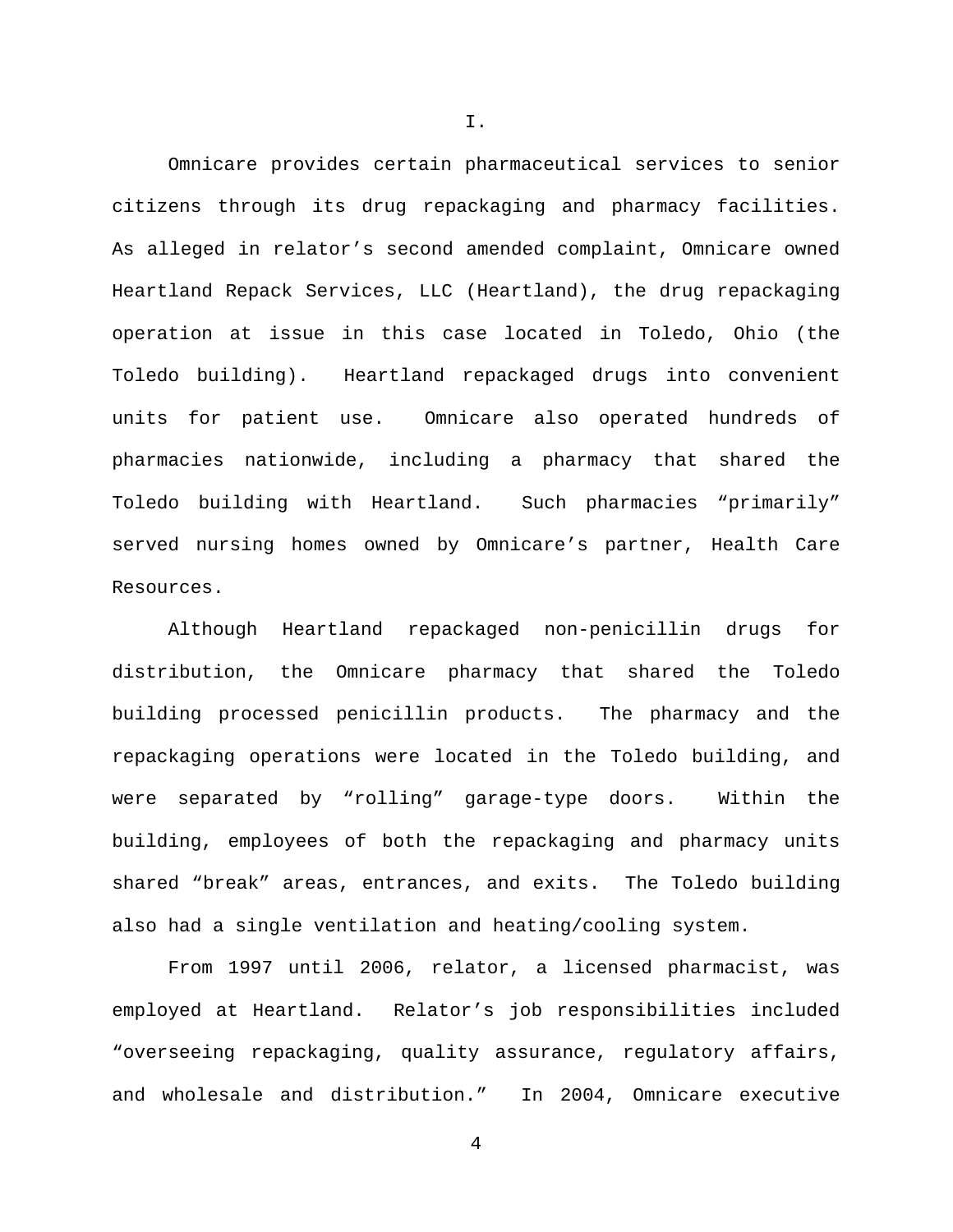and relator's supervisor, Denis Holmes, suggested that Heartland begin repackaging penicillin products. Relator informed Holmes that any repackaging of penicillin drugs would constitute a violation of FDA regulations requiring the separate processing of penicillin and non-penicillin products.

Relator conducted further research regarding the FDA's penicillin isolation requirements and stated his conclusions in a memorandum that he provided to Holmes. Relator also contacted the pharmacy manager in the Toledo building, who informed relator for the first time that the pharmacy frequently repackaged penicillin, despite sharing the building with Heartland's non-penicillin drug packaging operation (the Heartland facility). At Holmes' request, relator researched and recommended ways in which Heartland could repackage penicillin in compliance with FDA regulations.

In February 2006, relator resigned from Heartland due to his concerns about the facility's quality control efforts. Several months after his resignation, relator notified the FDA of Heartland's "improper repackaging practices." Based on this information, FDA investigators visited the Heartland facility and were advised by employees that "no penicillin was being repackaged in the Repackaging Division." Based on these representations, the investigators left the Heartland facility.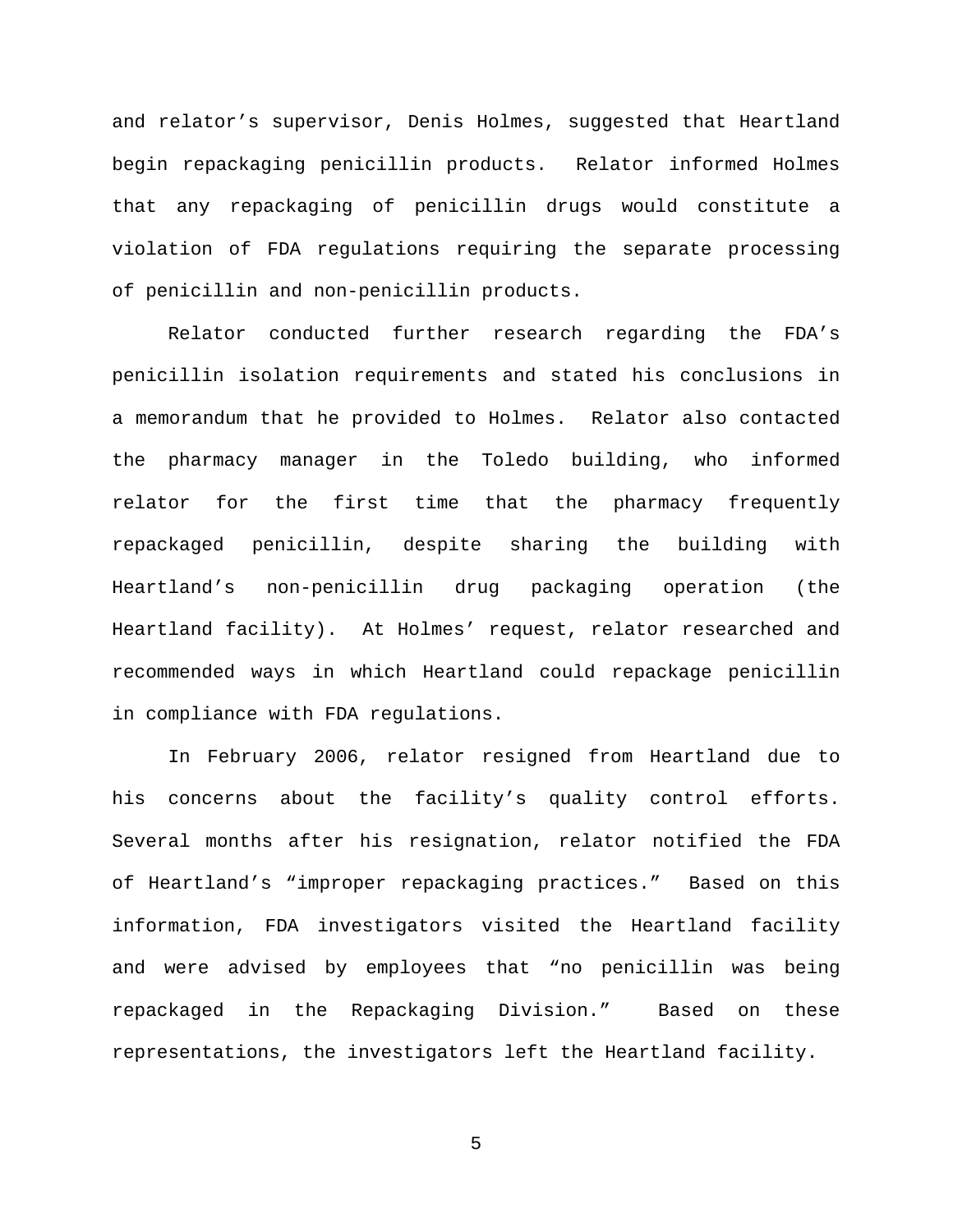Relator later participated in an interview with FDA officials, during which "[h]e described the specific details of the penicillin exposure" at the Heartland facility. In the summer of 2006, the FDA conducted another inspection of the Heartland facility and discovered that penicillin was being repackaged in the Toledo building. Testing "revealed the presence of penicillin throughout the building," including in the Heartland facility. As a result, the FDA issued a warning letter to Omnicare (the warning letter), outlining numerous violations of FDA regulations, both related and unrelated to Omnicare's practices of handling penicillin. The warning letter explained that Omnicare's failure to adhere to the FDA's Current Good Manufacturing Practice regulations (the CGMPs) caused the drugs to be "adulterated."

Rather than quarantining and conducting tests on its products, Omnicare disposed of nearly \$19 million worth of inventory. According to the complaint, Omnicare at that time had not recalled any of its drugs due to suspected penicillin contamination, nor had Omnicare reimbursed the government for amounts already paid for the contaminated drugs.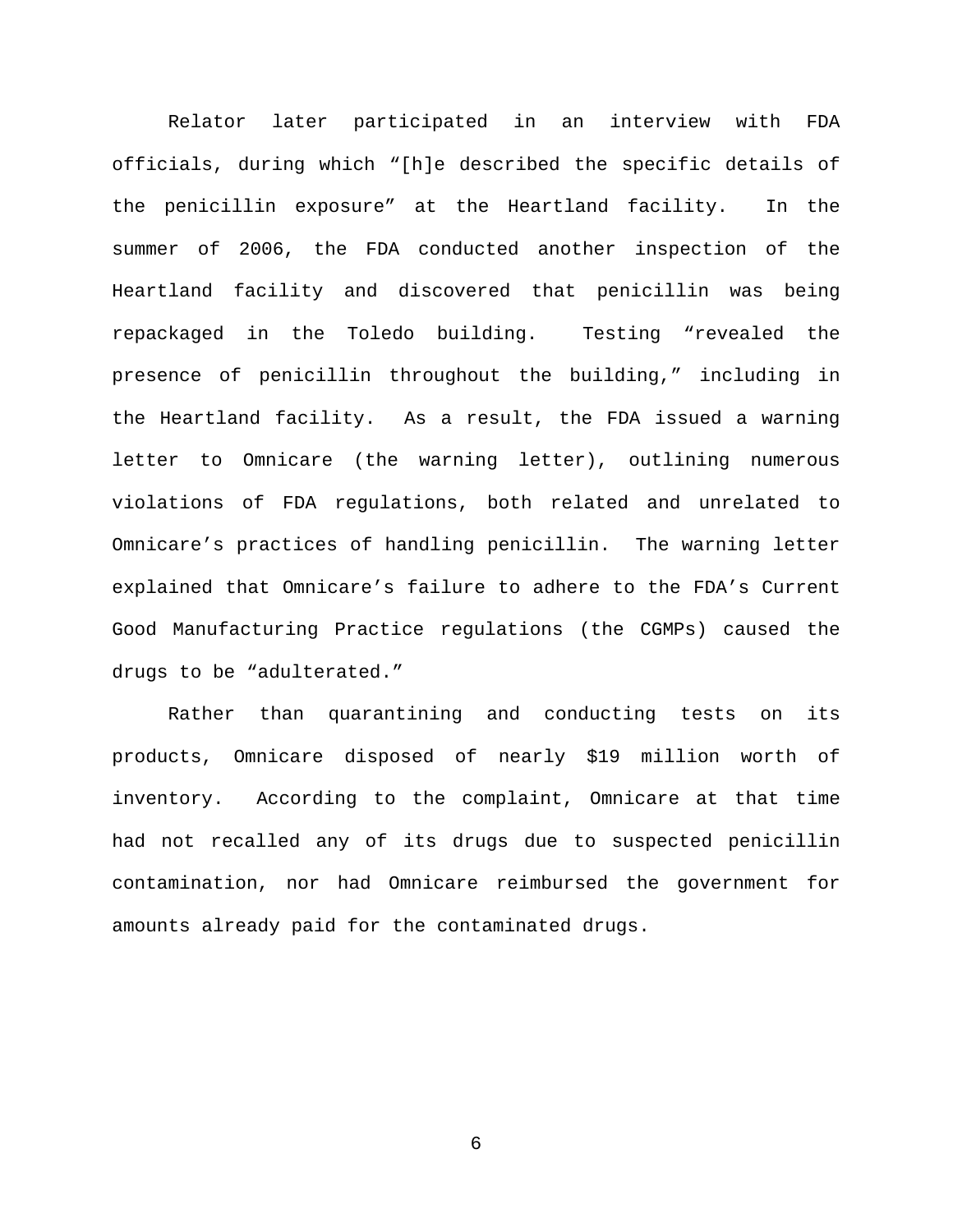In May 2007, relator filed this action under the FCA, 31 U.S.C. § 3729(a)([1](#page-6-0)), (a)(2), and (a)(7) (2006),<sup>1</sup> and similar state statutes, against Omnicare and its affiliated companies (collectively, Omnicare).[2](#page-6-1) Relator alleged that Omnicare "knowingly and/or recklessly repackaged drugs at [the Toledo building] in violation of applicable laws, including [the CGMPs], which rendered [the drugs] presumptively unsafe under [the CGMPs], and therefore adulterated and misbranded, and therefore not in their FDA-approved form, and thus ineligible for coverage under government programs." The government declined to intervene in the action.

The district court granted Omnicare's motion to dismiss, holding that relator had failed to allege that Omnicare made a false statement to the government or engaged in fraudulent conduct. The court also held that relator had not adequately alleged the details of any false claims that had been submitted to the government for reimbursement. After the court denied relator's motion for leave to amend his complaint, relator timely appealed.

<span id="page-6-1"></span><span id="page-6-0"></span> $1$  The 2009 amendments to the FCA resulted in a renumbering of these sections. See Fraud Enforcement and Recovery Act of 2009, Pub. L. No. 111-21, 123 Stat. 1617. We refer to the preamendment numbering system as cited in the complaint.

 $2$  The second amended complaint was filed in October 2010.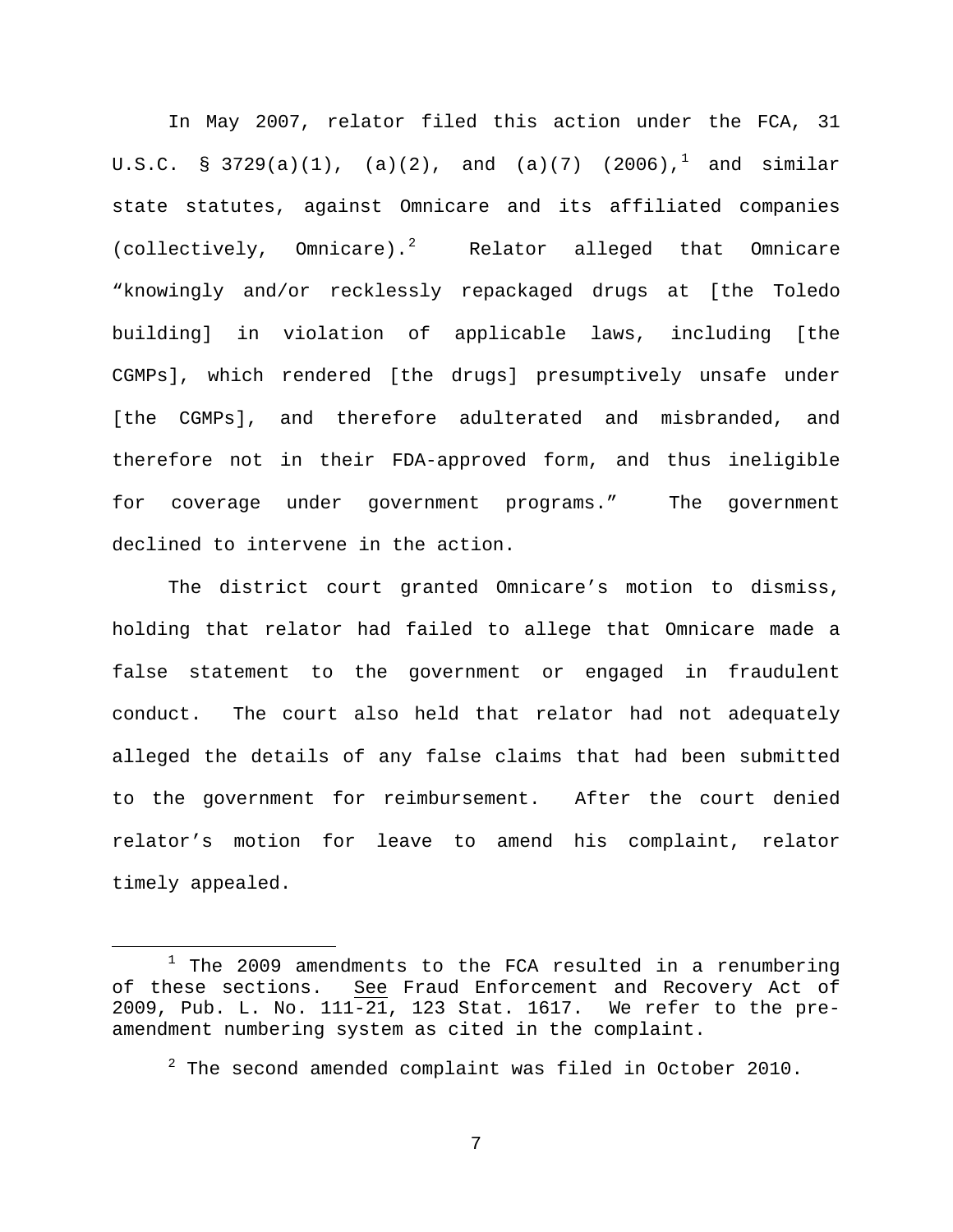A.

Before addressing the merits of relator's arguments on appeal, we first consider Omnicare's assertion that the district court lacked subject matter jurisdiction over this action due to the "public disclosure bar" in the FCA. We review this jurisdictional question de novo, and examine the district court's jurisdictional findings of fact for clear error. U.S. ex rel. Vuyyuru v. Jadhav, 555 F.3d 337, 350 (4th Cir. 2009); U.S. ex rel. Grayson v. Advanced Mgmt. Tech., Inc., 221 F.3d 580, 582 (4th Cir. 2000); see also Gaines Motor Lines, Inc. v. Klaussner Furniture Indus., 734 F.3d 296, 301 (4th Cir. 2013) (noting our "obligation to assure ourselves of our jurisdiction").

The version of the public disclosure bar in place at the time of the relevant events<sup>[3](#page-7-0)</sup> provided:

<span id="page-7-0"></span> $3$  The public disclosure bar provision was amended in 2010. See Patient Protection and Affordable Care Act, Pub. L. No. 111- 148, 124 Stat. 119 (2010). The disclosures at issue in this case occurred in 2006, and relator filed the original complaint in 2007. The amendments to the public disclosure bar are not retroactive, and neither party argues that the amended statute should apply. See Graham Cnty. Soil & Water Conservation Dist. v. U.S. ex rel. Wilson, 559 U.S. 280, 283 n.1 (2010). Accordingly, like the district court, we apply the pre-amendment version of the statute and our precedent interpreting that version.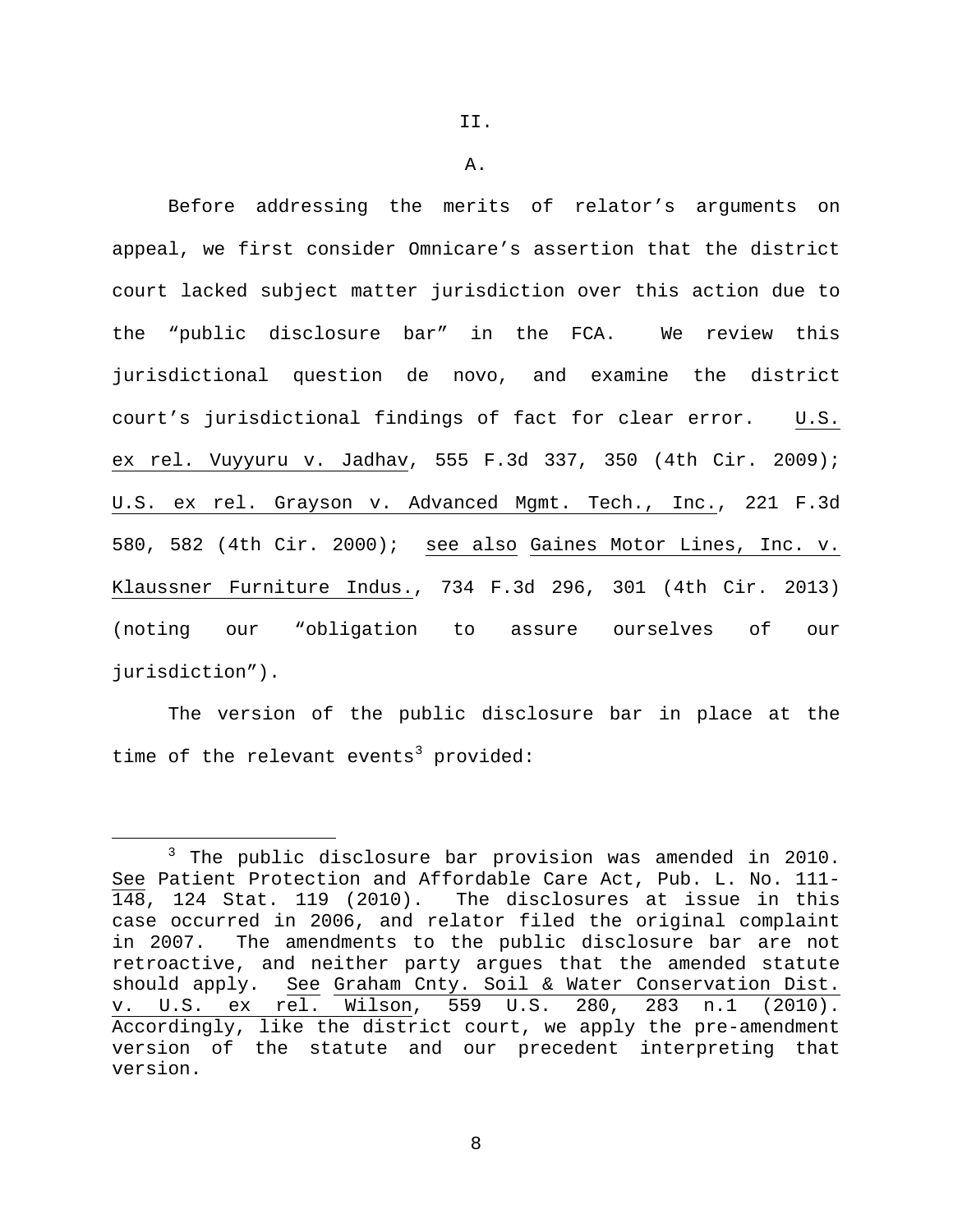(A) No court shall have jurisdiction over an action under this section based upon the public disclosure of allegations or transactions in a criminal, civil, or<br>administrative hearing, in a congressional, administrative hearing, in a congressional,<br>administrative, or Government [General] Accounting Government [General] Office report, hearing, audit, or investigation, or from the news media, unless the action is brought by the Attorney General or the person bringing the action is an original source of the information.

(B) For purposes of this paragraph, 'original source' means an individual who has direct and independent knowledge of the information on which the allegations are based and has voluntarily provided the information to the Government before filing an action under this section which is based on the information.

31 U.S.C. § 3730(e)(4) (2006) (emphasis added). Omnicare argues that the public disclosure bar divested the district court of jurisdiction because relator's complaint is "based upon" the warning letter and Omnicare's "Form 10-Ks" filed with the Securities and Exchange Commission (SEC).<sup>[4](#page-8-0)</sup> Omnicare also asserts that relator is not an "original source" of the information in the complaint. We disagree with Omnicare's arguments.

Under this Court's precedent, "a qui tam action is based upon publicly disclosed allegations only if the qui tam plaintiff's allegations were actually derived from the public

<span id="page-8-0"></span> <sup>4</sup> Publicly traded companies must submit to the SEC a "Form 10-K" annually. The form "provides a comprehensive overview of the company's business and financial condition and includes audited financial statements." U.S. Securities and Exchange<br>Commission, Form 10-K, available at Commission, http://www.sec.gov/answers/form10k.htm (last accessed Feb. 20, 2014).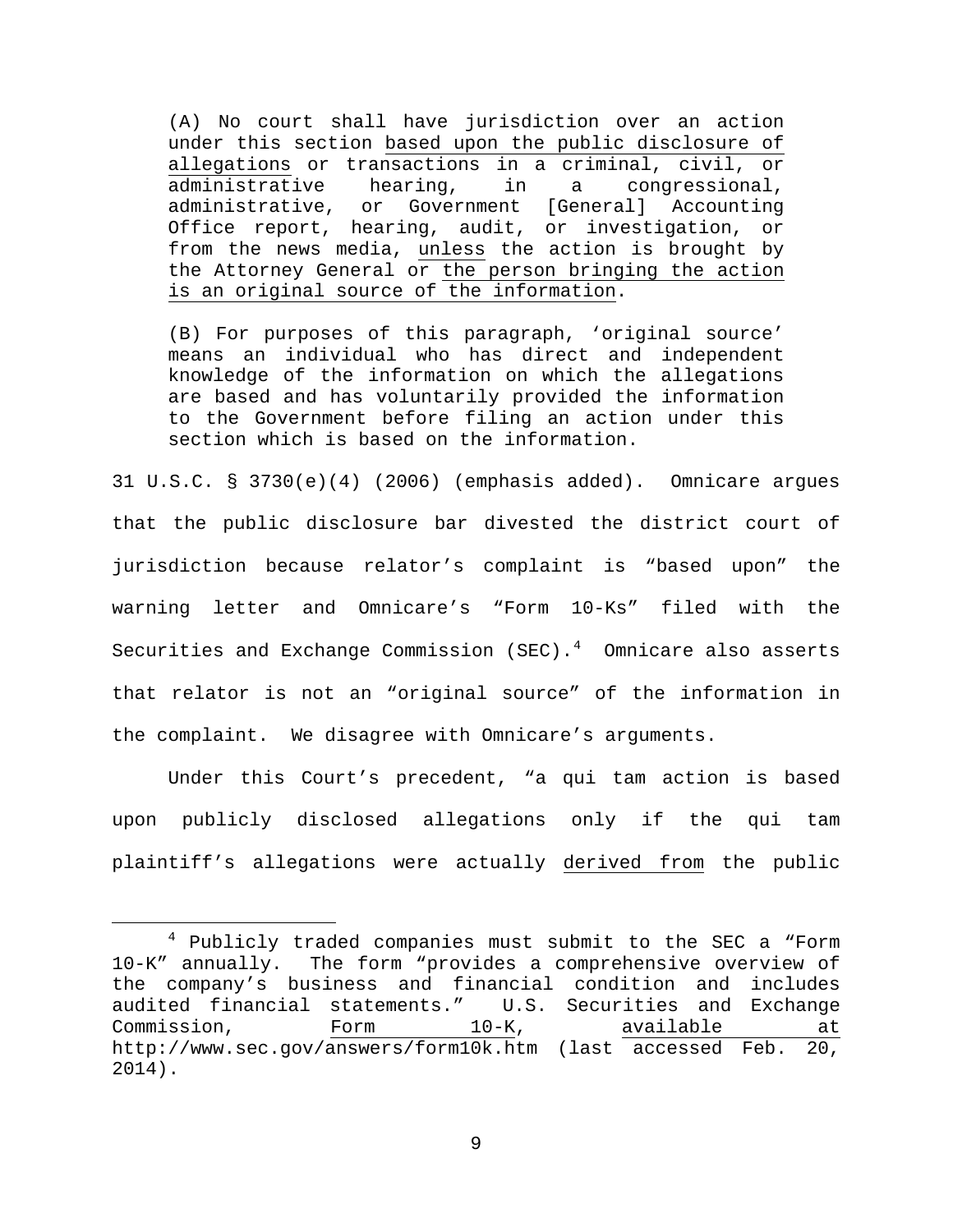disclosure itself." U.S. ex rel. Wilson v. Graham Cnty. Soil & Water Conservation Dist., 528 F.3d 292, 308 (4th Cir. 2008), rev'd on other grounds by 559 U.S. 280 (2010) (emphasis in original). A qui tam action will "not be barred if the plaintiff's claims are similar or even identical to the publicly disclosed allegations, so long as the plaintiff had independent knowledge of the facts and did not derive his allegations from the public disclosure itself."<sup>[5](#page-9-0)</sup> Id.

We conclude that relator's FCA complaint was not "based upon" the warning letter or SEC filings, despite Omnicare's objection to the "substantial similarities" between the allegations in the complaint and the public disclosures. The complaint makes clear that relator discovered the penicillinrelated violations of the CGMPs during his employment at Heartland. Relator's knowledge was based on his conversations with other employees in the Toledo building, his personal familiarity with the repackaging operations, and his own independent research. Relator also alleged that he twice informed the FDA of the penicillin exposure issues at Heartland,

<span id="page-9-0"></span> $5$  We note that under the amended version of the statute, the public disclosure bar applies "if substantially the same allegations or transactions as alleged in the action or claim were publicly disclosed," unless the plaintiff was an original source. 31 U.S.C. § 3730(e)(4).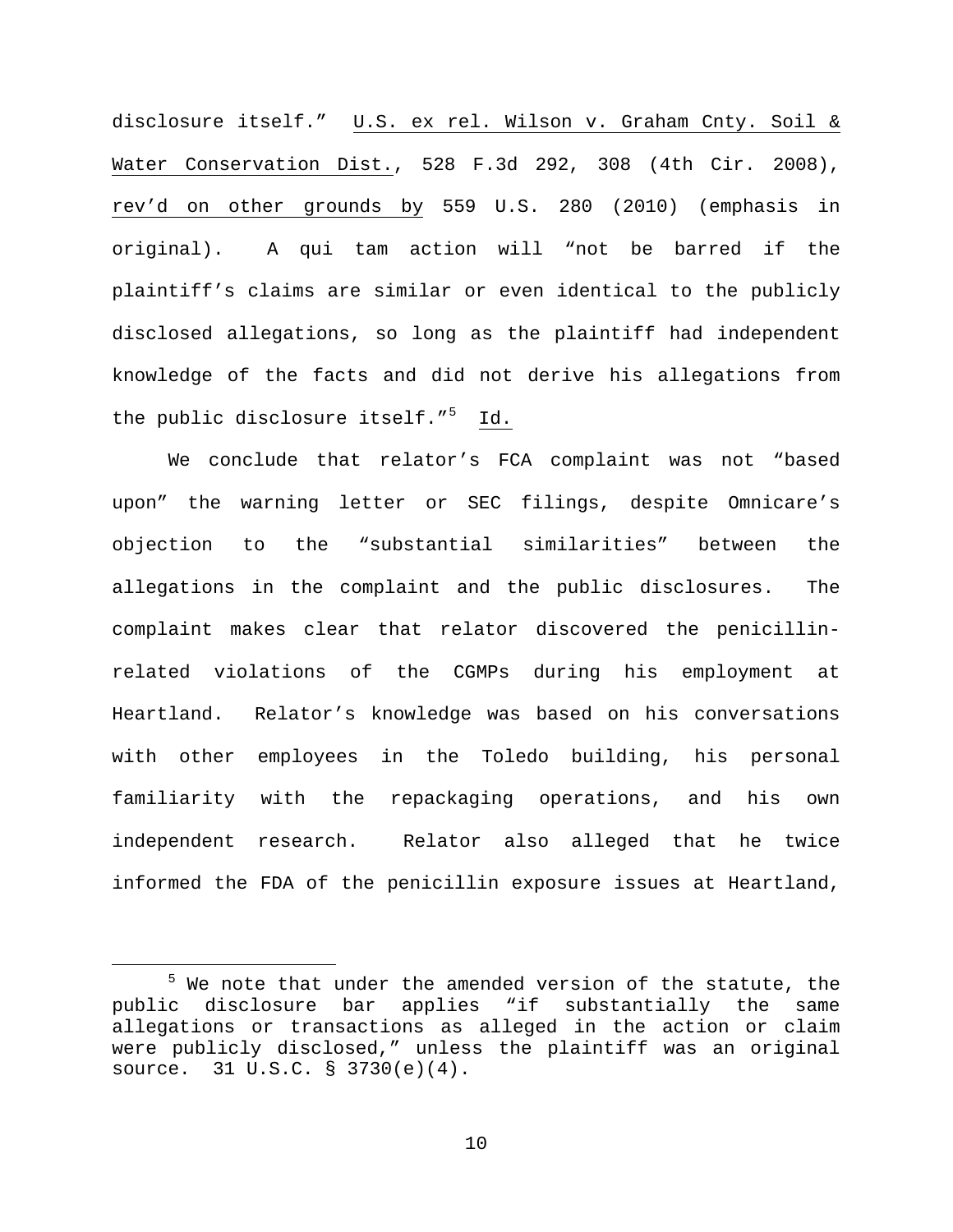which precipitated the FDA investigations and resulted in the FDA's issuance of the warning letter.

Also in his complaint, relator alleged that Omnicare supplied drugs to patients residing in nursing care facilities who primarily were insured by government health care programs. These allegations illustrate relator's independent knowledge, apart from the SEC filings regarding Omnicare's revenue, that Omnicare caused claims to be submitted to the government for payment. See Vuyyuru, 555 F.3d at 353.

For the same reasons, we conclude that relator has sufficiently alleged that he had "direct and independent knowledge of the information on which the allegations are based," thereby entitling him to original source status. See 31 U.S.C. § 3730 $(e)(4)(B)$  (2006). Accordingly, we hold that the public disclosure bar did not divest the district court of jurisdiction over relator's FCA claims.

## B.

We next consider relator's primary argument on appeal, namely, that the district court erred in dismissing relator's complaint on the ground that he did not adequately allege a false statement or a fraudulent course of conduct as required for an FCA claim. We review de novo the district court's dismissal of relator's complaint under Rule 12(b)(6). U.S. ex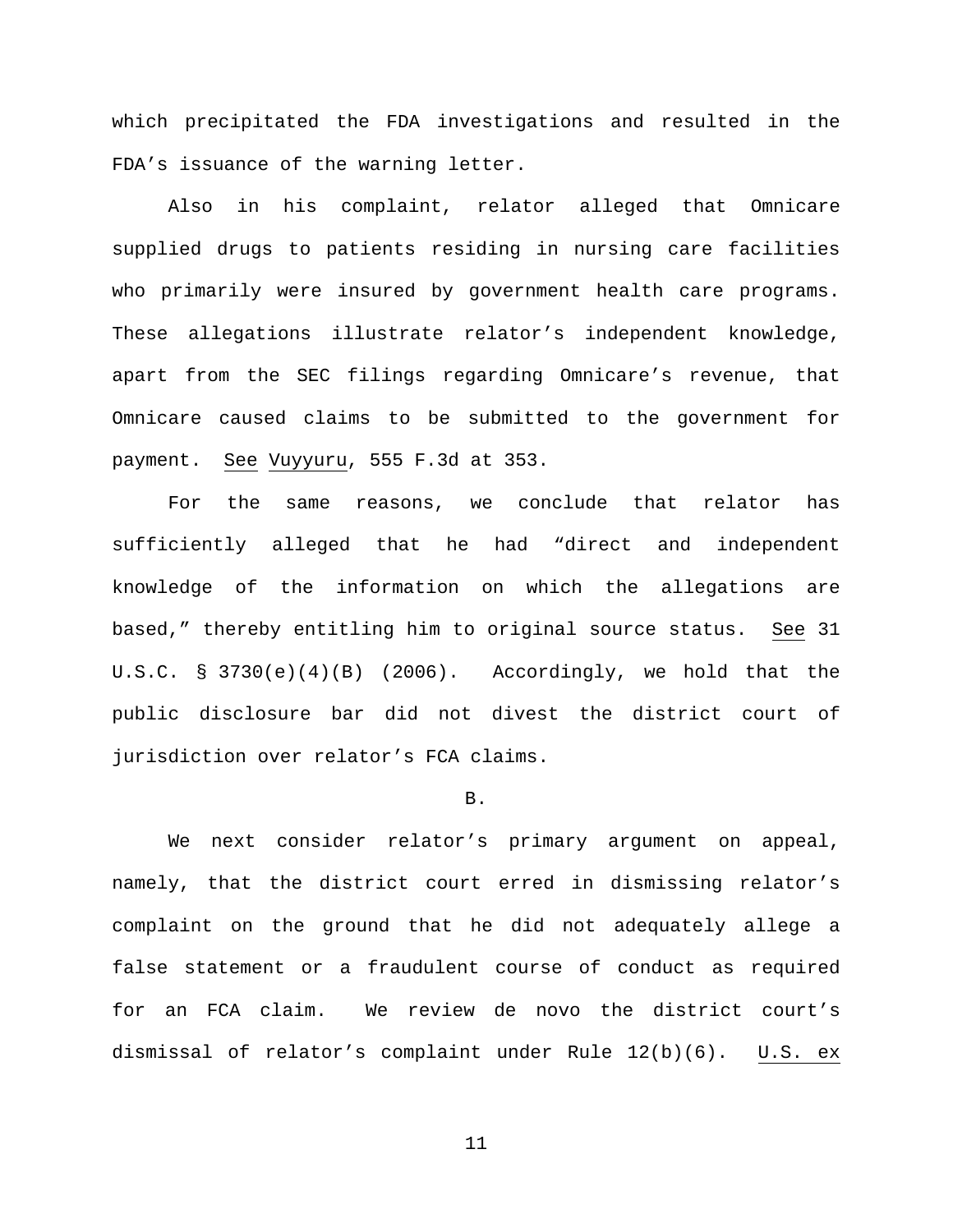rel. Nathan v. Takeda Pharms. N. Am., Inc., 707 F.3d 451, 455 (4th Cir. 2013).

The FCA is designed to prevent fraud and reflects Congress' broad goal "to protect the funds and property of the government." U.S. ex rel. Owens v. First Kuwaiti Gen. Trading & Contracting Co., 612 F.3d 724, 728 (4th Cir. 2010) (citation and quotation marks omitted). Under 31 U.S.C. § 3729(a)(1), a person is liable to the United States government if he "knowingly presents, or causes to be presented, a false or fraudulent claim for payment or approval." To plead an FCA claim, a relator must plausibly allege four distinct elements: "(1) [] there was a false statement or fraudulent course of conduct; (2) made or carried out with the requisite scienter  $[knowledqe];$  (3) that was material; and (4) that caused the government to pay out money or to forfeit moneys due (i.e., that involved a 'claim')."<sup>[6](#page-11-0)</sup> Harrison v. Westinghouse Savannah River Co., 176 F.3d 776, 788 (4th Cir. 1999).

Relator contends that he adequately alleged the elements of an FCA claim in this case. He asserts that by failing to comply with the CGMPs, Omnicare's repackaged drugs were "adulterated"

<span id="page-11-0"></span> $6$  These elements similarly apply to FCA claims brought under § 3729(a)(2) and (a)(7). See Harrison v. Westinghouse Savannah River Co., 176 F.3d 776, 784-88 (4th Cir. 1999); U.S. ex rel. Sanders v. N. Am. Bus Indus. Inc., 546 F.3d 288, 297, 299 (4th Cir. 2008).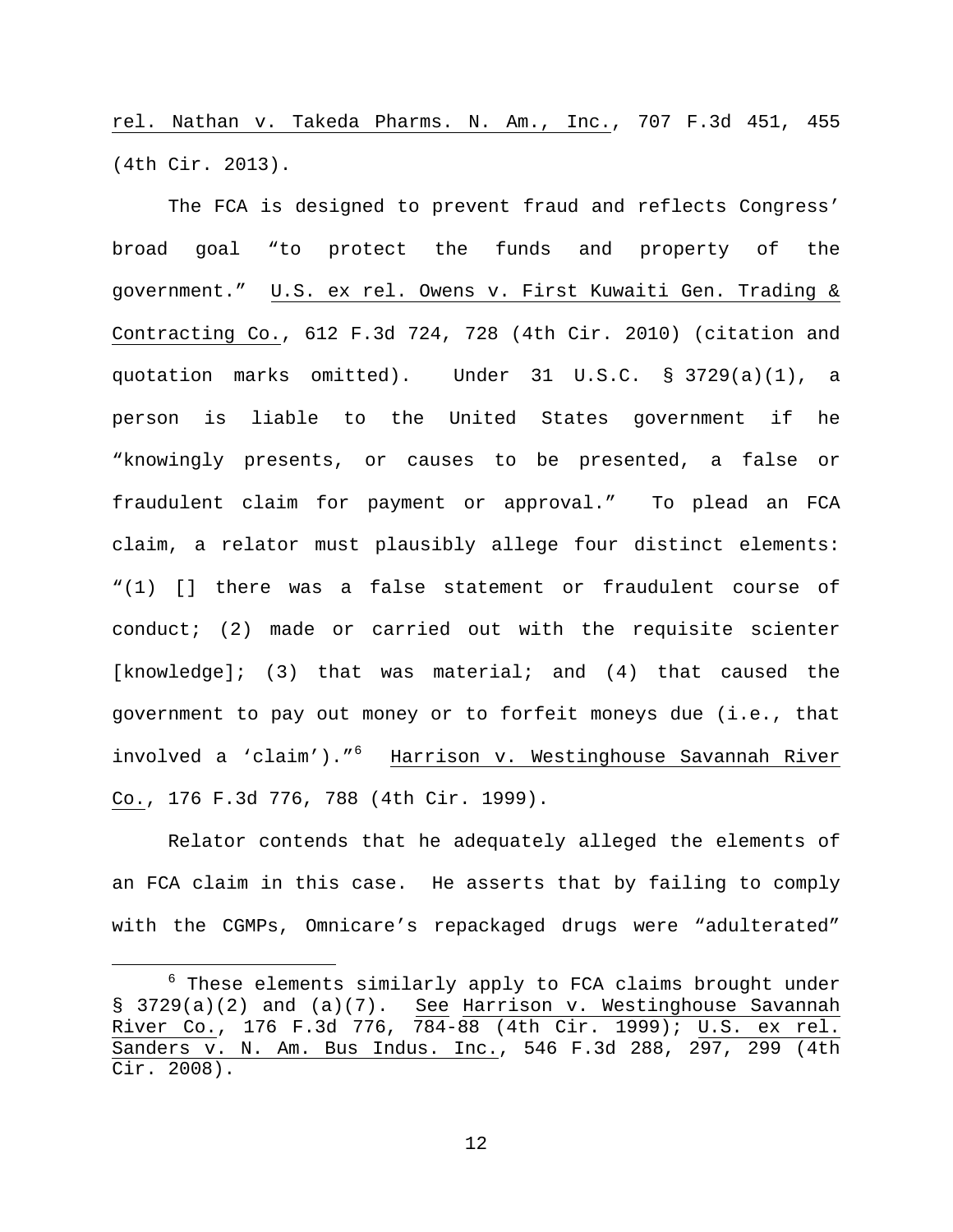and prohibited from interstate commerce and, therefore, ineligible for reimbursement by Medicare and Medicaid. Relator thus maintains that any claim for reimbursement for these drugs under government programs was false or fraudulent within the meaning of the FCA.

To determine whether relator's allegations in his second amended complaint were sufficient to withstand Omnicare's motion to dismiss under Rule 12(b)(6), we first consider the general regulations and the statutory provisions on which relator's FCA claim is based. FDA regulations set forth the "Current Good Manufacturing Practices" related to the handling of penicillin. The CGMPs require that "[o]perations relating to the manufacture, processing, and packing of penicillin" be "performed in facilities separate from those used for other drug products for human use," and additionally mandate "completely separate" "air-handling systems" for such operations involving penicillin and other types of drugs. 21 C.F.R. §§ 211.42, 211.46(d).

The regulations require that non-penicillin drugs be tested for the presence of penicillin "[i]f a reasonable possibility exists" that the non-penicillin drug has been exposed to penicillin cross-contamination. 21 C.F.R. § 211.176. The nonpenicillin drug may not be marketed "if detectable levels [of penicillin] are found when tested." Id. Drugs that do not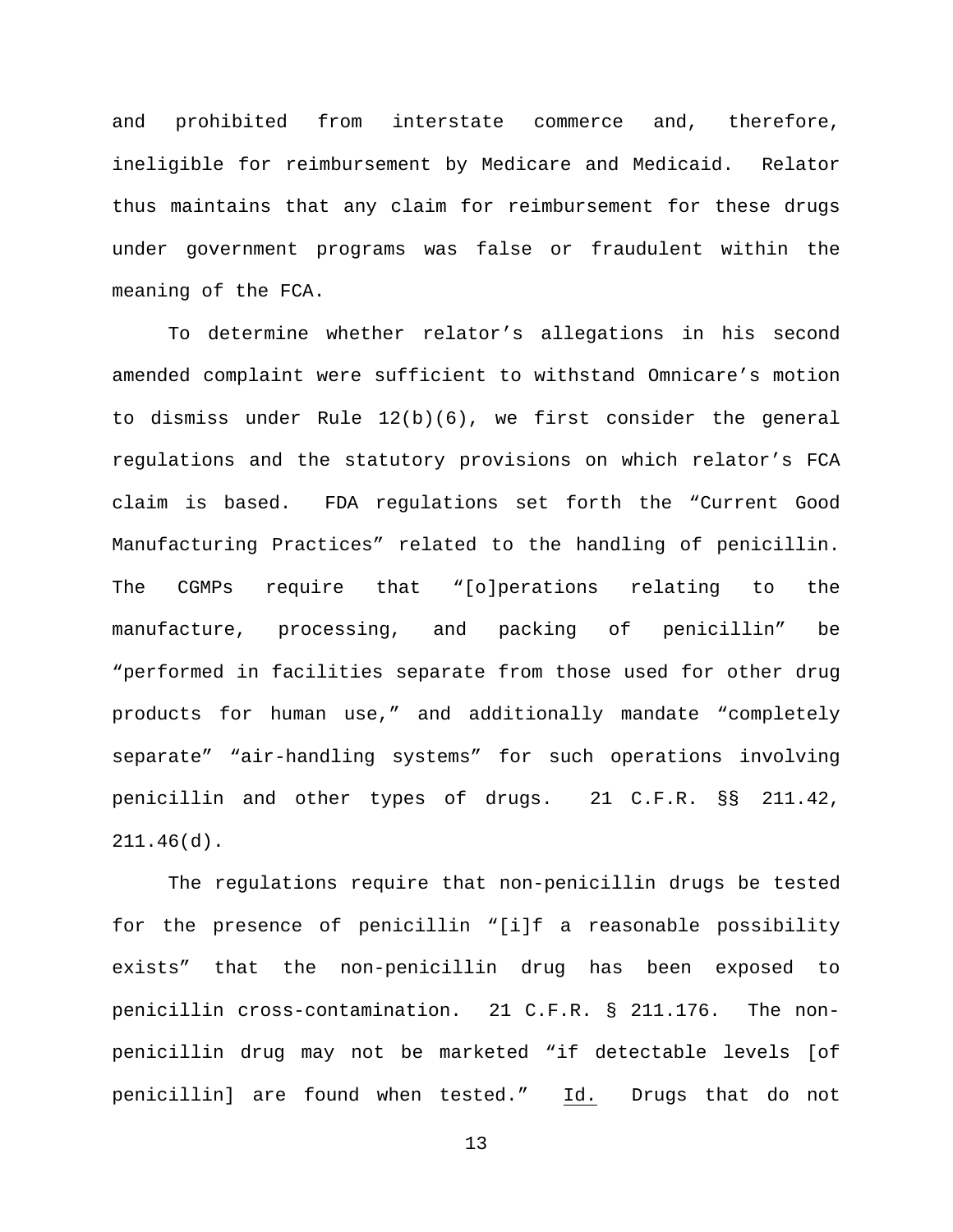comply with the CGMPs are considered "adulterated" within the meaning of the Food, Drug, and Cosmetic Act (FDCA), and are not permitted in interstate commerce. 21 U.S.C. §§ 331,  $351(a)(2)(B)$ ; see also 21 C.F.R. 210.1 (failure to comply with the CGMPs renders a drug "adulterated").

Relator's assertion that Omnicare fraudulently made claims for payment for "adulterated" drugs is based on the statutes governing reimbursement under Medicare and Medicaid. Those statutes define "covered outpatient drugs" as those "approved for safety and effectiveness" under the FDCA, 21 U.S.C. § 355. See 42 U.S.C. § 1396r-8(k)(2)(A)(i) (Medicaid); 42 U.S.C. § 1395w-102(e) (Medicare Part D); see also 42 C.F.R. § 423.100 (defining Medicare "Part D" drug). The FDA's approval process for new drugs under 21 U.S.C. § 355 requires that an application for approval describe "the methods used in, and the facilities and controls used for, the manufacture, processing, and packing" of the drug. 21 U.S.C. § 355(b). The FDA may refuse an application or withdraw a previously approved application if these methods or facilities "are inadequate to preserve [the drug's] identity, strength, quality, and purity." Id. § 355(d), (e). A new drug may not be introduced into interstate commerce unless an approved application is in effect. 21 U.S.C. § 355(a).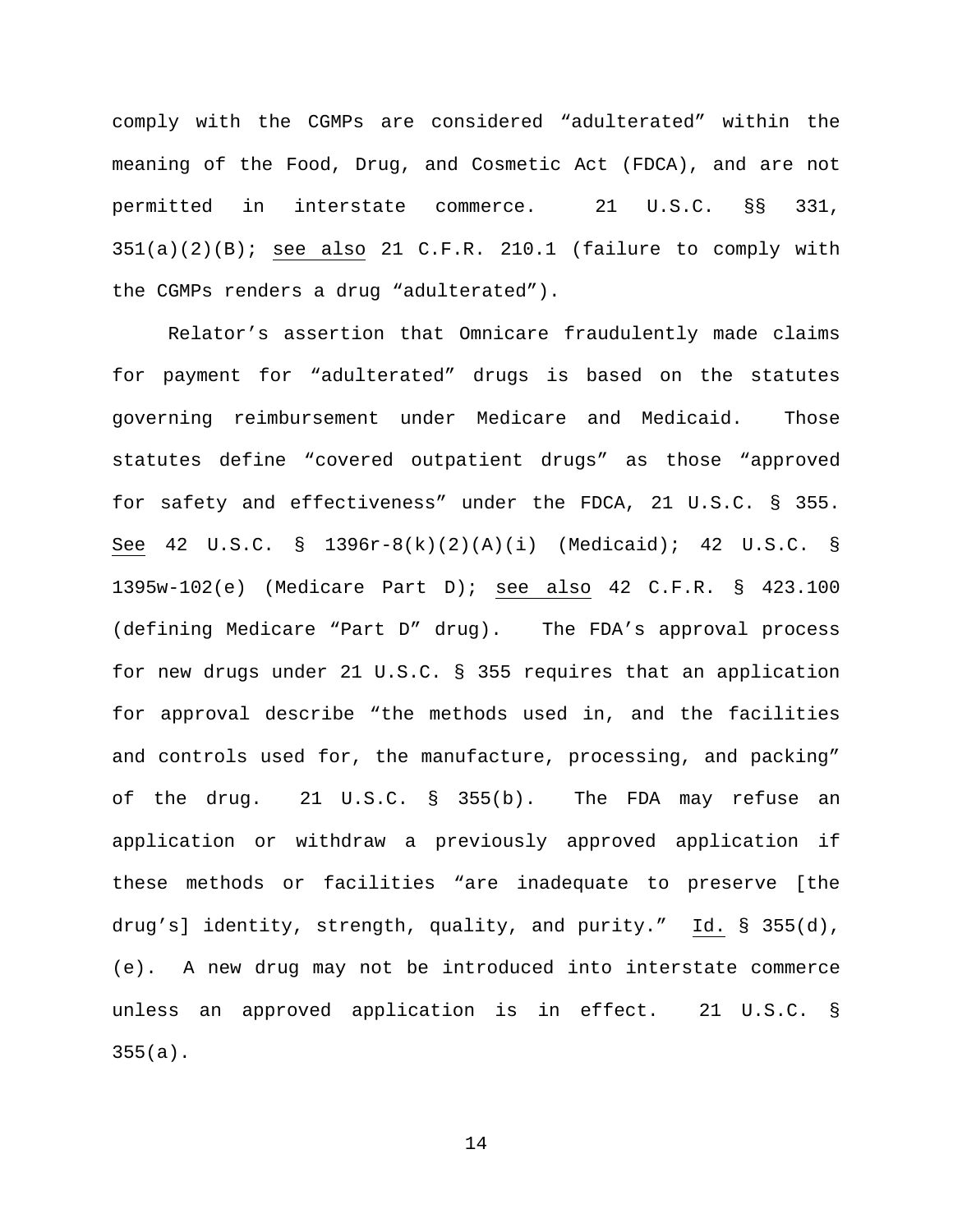According to relator, because the Medicare and Medicaid statutes refer to the FDCA's requirements for new drug approval and marketing set forth in Section 355, Medicare and Medicaid do not authorize reimbursement for any drugs that are "adulterated" due to non-compliance with the CGMPs. Relator acknowledges, however, that the Medicare and Medicaid statutes do not expressly prohibit reimbursement for drugs that have been adulterated. Moreover, those statutes do not require compliance with the CGMPs or any other FDA safety regulations as a precondition to reimbursement.

To qualify as a "covered outpatient drug" as defined in the Medicare and Medicaid statutes, a drug merely must be approved by the FDA. The relevant statutes do not provide that when an already-approved drug has been produced or packaged in violation of FDA safety regulations, that particular drug may not be the proper subject of a reimbursement request under Medicare and Medicaid. Therefore, we conclude that once a new drug has been approved by the FDA and thus qualifies for reimbursement under the Medicare and Medicaid statutes, the submission of a reimbursement request for that drug cannot constitute a "false" claim under the FCA on the sole basis that the drug has been adulterated as a result of having been processed in violation of FDA safety regulations.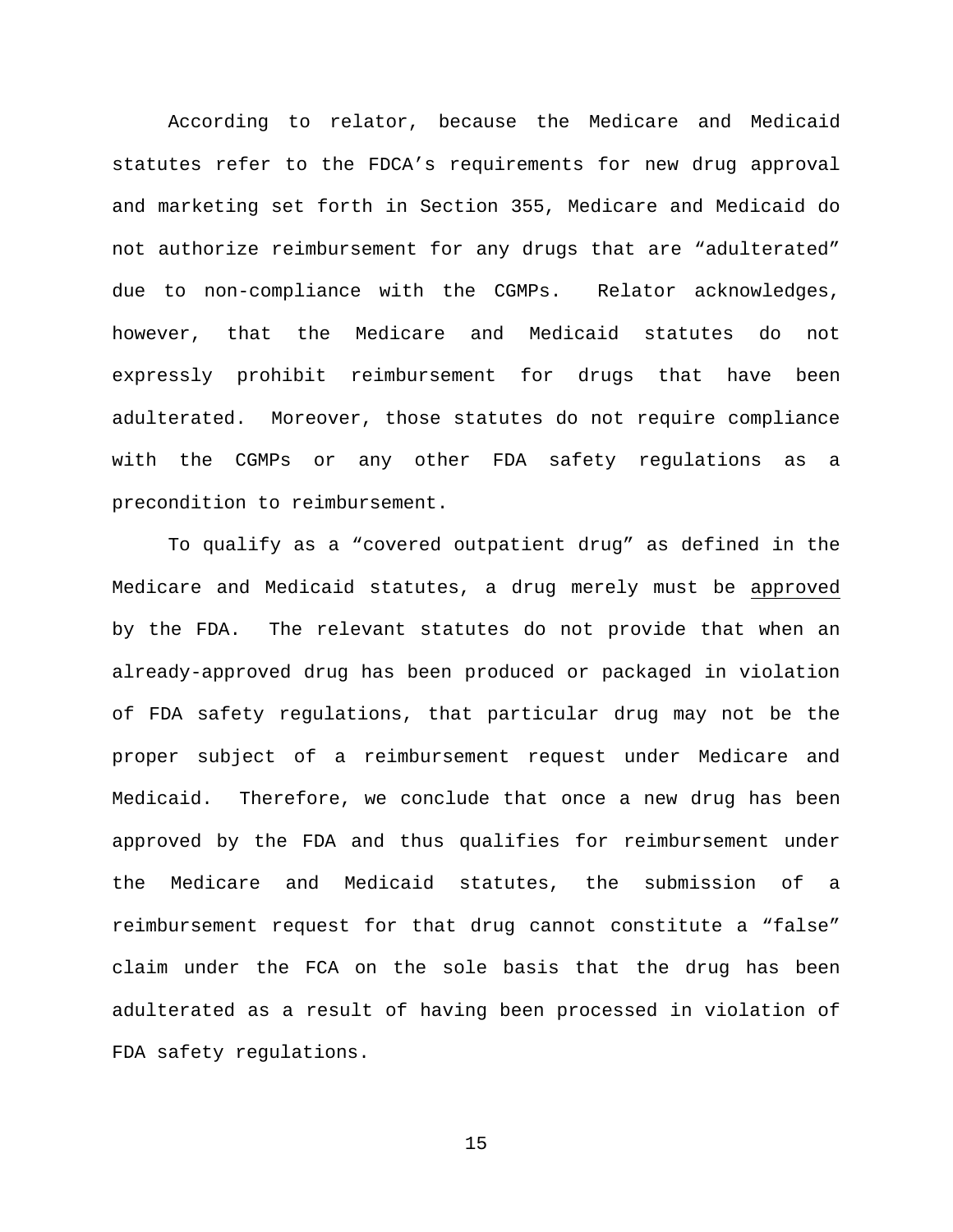Relator maintains, nevertheless, that he adequately has pleaded a false claim because compliance with the CGMPs is material to the government's decision to provide reimbursement for regulated drugs. However, relator must allege both materiality and a "false statement or fraudulent course of conduct" as distinct elements of an FCA claim. See Harrison, 176 F.3d at 788; Owens, 612 F.3d at 729. Here, because compliance with the CGMPs is not required for payment by Medicare and Medicaid, Omnicare has not falsely stated such compliance to the government, as contemplated by the  $FCA.^7$  $FCA.^7$  Thus, relator's allegations of regulatory violations fail to support FCA liability. See Harrison, 176 F.3d at 786-87 (discussing U.S. ex. rel. Thompson v. Columbia/HCA Healthcare Corp., 125 F.3d 899, 902 (5th Cir. 1997), and stating that FCA liability based on a false certification to the government "will lie only if compliance with the statutes or regulations was a prerequisite to gaining a benefit, and the defendant affirmatively certified such compliance"). As we previously

<span id="page-15-0"></span> $7$  Because adulterated drugs are subject to reimbursement by Medicare and Medicaid and therefore any claim for payment cannot be "false," we do not separately address relator's arguments for FCA liability under "implied certification" or "worthless<br>services" theories. See qenerally United States v. Sci. See generally United States v. Sci. Applications Int'l Corp., 626 F.3d 1257, 1266-71 (D.C. Cir. 2010) (discussing various versions of the implied certification theory); U.S. ex. rel. Mikes v. Straus, 274 F.3d 687, 702-03 (2d Cir. 2001) (describing worthless services theory).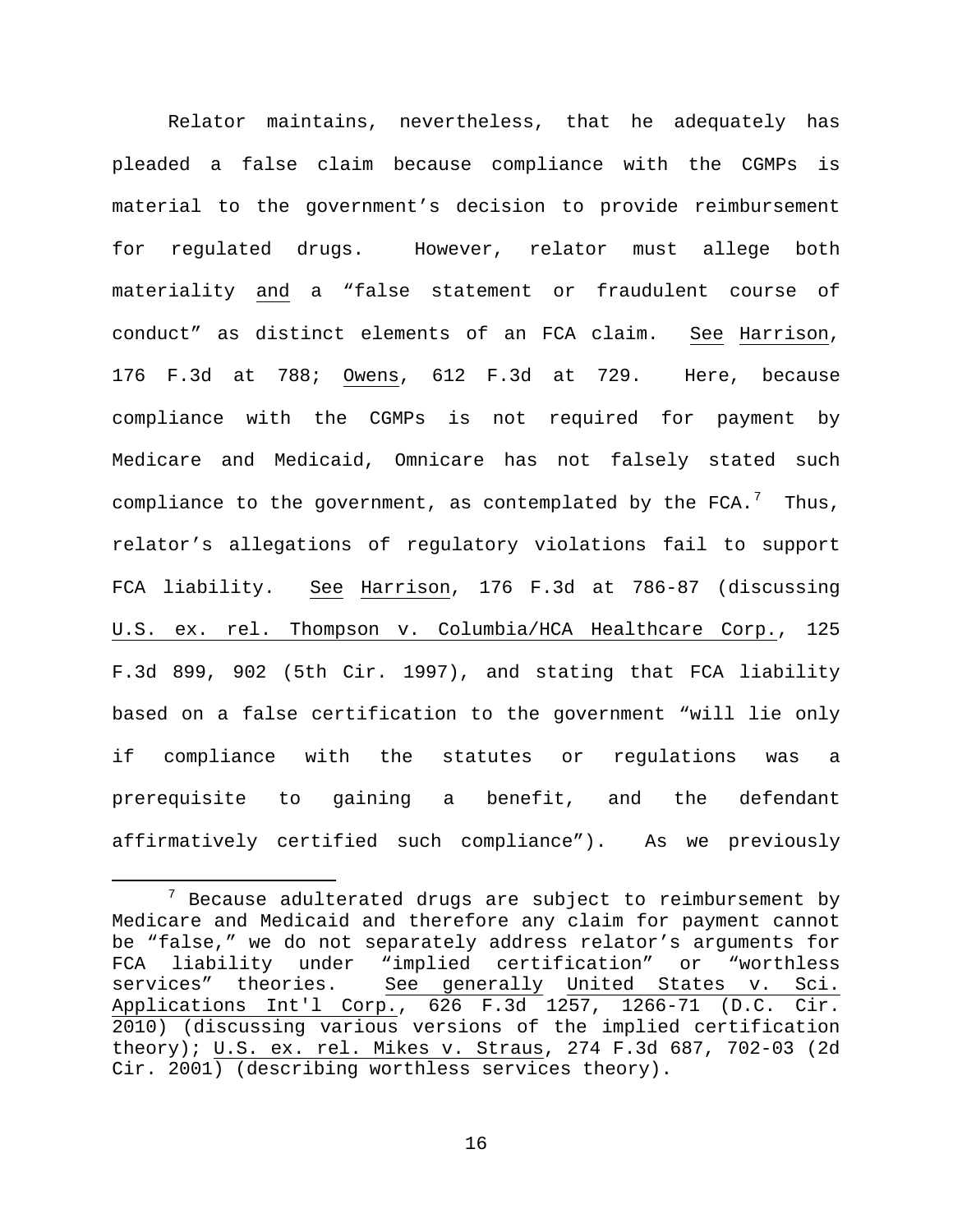have explained, the correction of regulatory problems is a worthy goal, but is "not actionable under the FCA in the absence of actual fraudulent conduct." Mann v. Heckler & Koch Def., Inc., 630 F.3d 338, 346 (4th Cir. 2010) (emphasis added and citation omitted). In the present case, relator has not identified any false statement or other fraudulent misrepresentation that Omnicare made to the government.

Were we to accept relator's theory of liability based merely on a regulatory violation, we would sanction use of the FCA as a sweeping mechanism to promote regulatory compliance, rather than a set of statutes aimed at protecting the financial resources of the government from the consequences of fraudulent conduct. When an agency has broad powers to enforce its own regulations, as the FDA does in this case, allowing FCA liability based on regulatory non-compliance could "shortcircuit the very remedial process the Government has established to address non-compliance with those regulations." U.S. ex rel. Wilkins v. United Health Grp., Inc., 659 F.3d 295, 310 (3d Cir. 2011).

Under the provisions of the FDCA, the Secretary of Health and Human Services may suspend or withdraw FDA approval of a drug if the packaging process is "inadequate to assure and preserve [the drug's] identity, strength, quality, and purity." 21 U.S.C. § 355(e). In the present case, the FDA pursued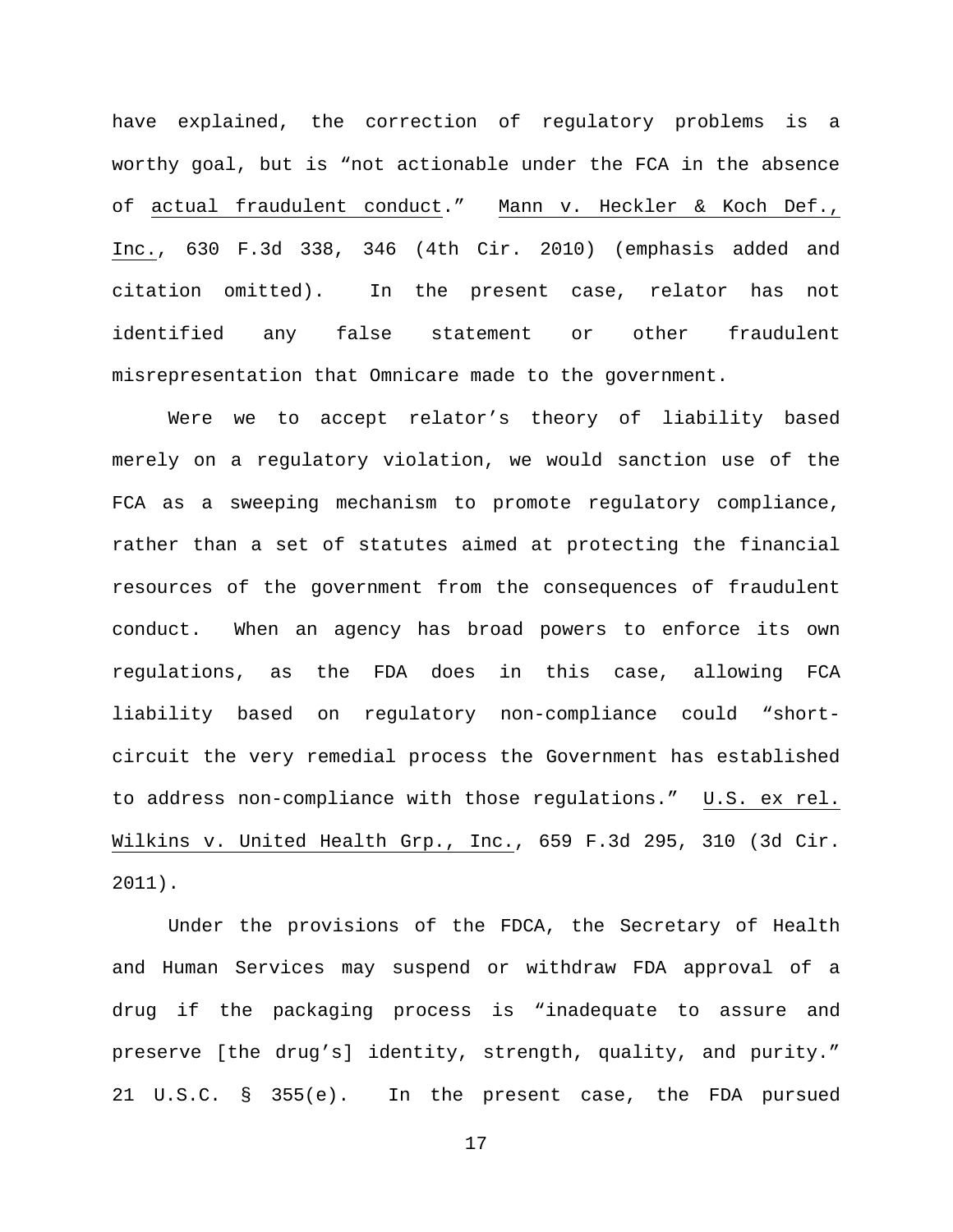numerous regulatory actions against Omnicare, including conducting multiple inspections of the Toledo building and issuing the warning letter. The FDA also threatened seizure of Heartland products, use of injunctive remedies, and action recommending "disapproval of any new applications listing [Heartland] as a manufacturer of drugs." The existence of these significant remedial powers of the FDA buttresses our conclusion that Congress did not intend that the FCA be used as a regulatory-compliance mechanism in the absence of a false statement or fraudulent conduct directed at the federal government.

For the same reasons that relator has failed to plead the existence of a false statement or fraudulent conduct, he cannot plausibly allege that Omnicare acted with the requisite scienter when submitting claims to the government for drugs not in compliance with the CGMPs. Liability under the FCA requires that the defendant acted "knowingly," which by definition requires actual knowledge, deliberate ignorance, or reckless disregard of the truth or falsity of the information. 31 U.S.C. § 3729(a), (b)(1). Because the Medicare and Medicaid statutes do not prohibit reimbursement for drugs packaged in violation of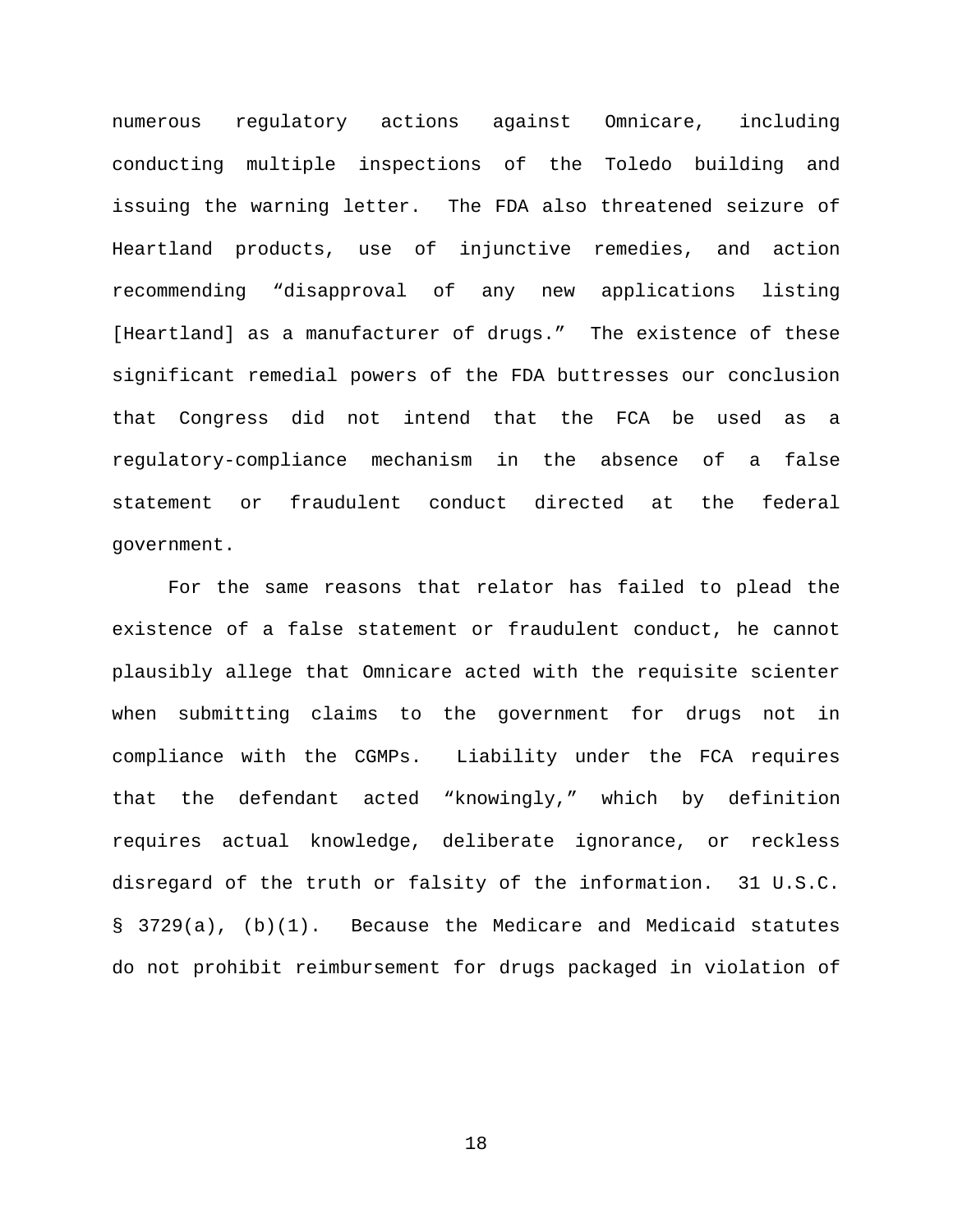the CGMPs, Omnicare could not have knowingly submitted a false claim for such drugs.  $8<sup>8</sup>$  $8<sup>8</sup>$ 

We also conclude that the district court did not abuse its discretion in denying relator's request to file a third amended complaint. In seeking leave to amend, relator did not comply with the District of Maryland's local rules, which require that a plaintiff attach to a motion to amend "the proposed amended pleading." D. Md. Local Rule 103(6)(a). Relator's failure to comply with this rule justified the district court's denial of leave to amend. See Francis v. Giacomelli, 588 F.3d 186, 197 (4th Cir. 2009). Moreover, any amendment would have been futile in light of our holding that adulterated drugs are not barred from reimbursement by Medicare and Medicaid and, therefore, claims for reimbursement for these drugs cannot be "false" under the FCA.

Finally, we emphasize that we do not condone Omnicare's disregard of FDA safety regulations that apparently occurred in this case. Nevertheless, we remain convinced that the submission of claims for payment for drugs packaged at the

<span id="page-18-0"></span> <sup>8</sup> Because we conclude that relator failed to plead the existence of a false statement and the scienter required for an FCA claim, we do not address Omnicare's alternative argument that relator did not allege the presentment of a false claim with particularity under Federal Rule of Civil Procedure 9(b) and our decision in Nathan, 707 F.3d 451.